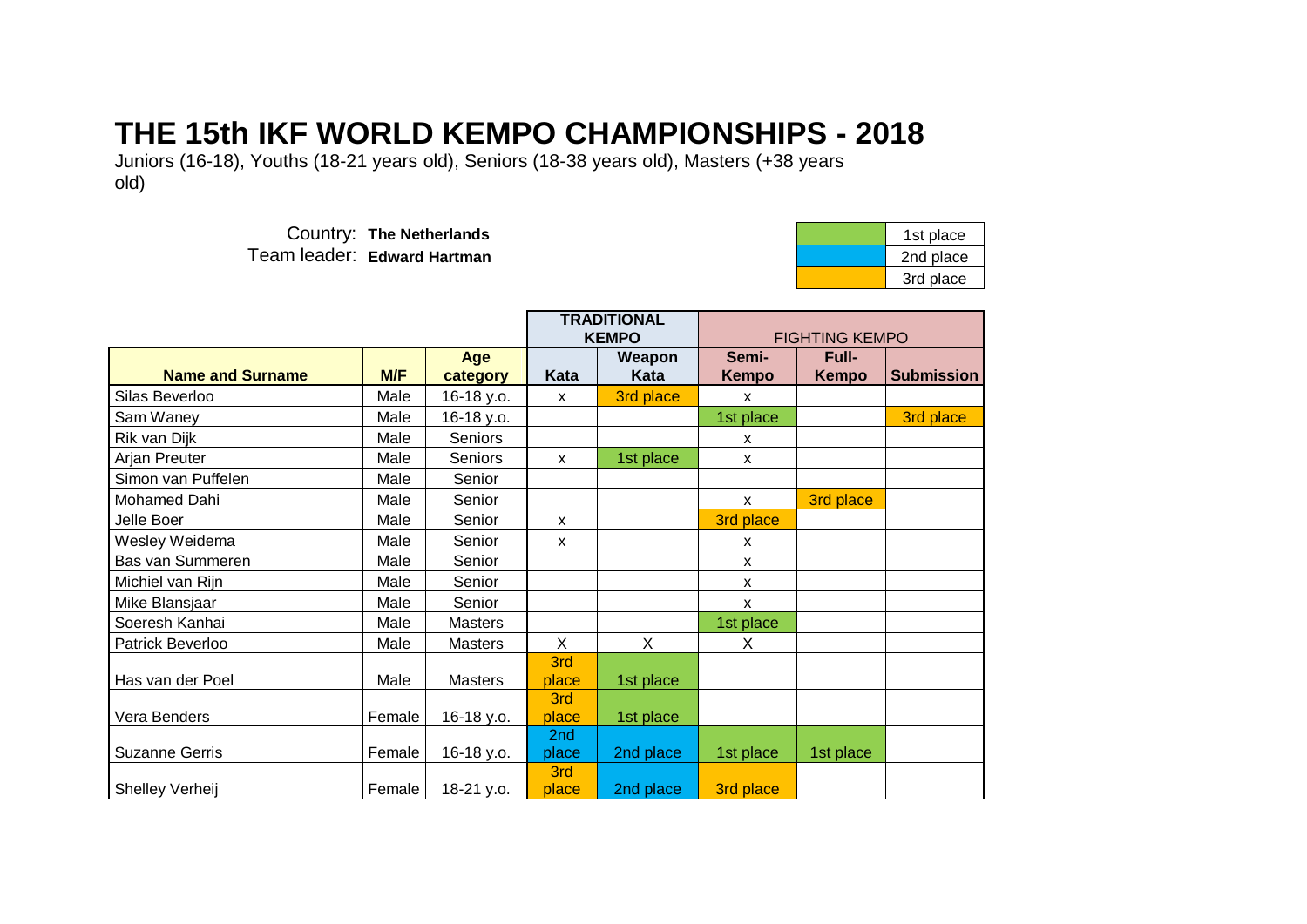| Shannen van der Poel | Female I | $18-21$ v.o. | 3rd<br>place | 3rd place | 3rd place | 2nd place |  |
|----------------------|----------|--------------|--------------|-----------|-----------|-----------|--|
| Ashvini Ramasray     | Female I | Senior       |              |           | 3rd place |           |  |
| Sarojini Ramasray    | Female I | Senior       |              |           |           |           |  |
| Joyce Dijkstra       | Female I | Senior       |              |           |           |           |  |

## **THE 15th IKF WORLD KEMPO CUP - 2018**

Cadets (8-10, 12-14), Juniors (14-16)

|                         |        |                 | <b>TRADITIONAL</b><br><b>KEMPO</b> |                |                           | <b>FIGHTING KEMPO</b>        |                   |
|-------------------------|--------|-----------------|------------------------------------|----------------|---------------------------|------------------------------|-------------------|
| <b>Name and Surname</b> | M/F    | Age<br>category | Kata                               | Weapon<br>Kata | Semi-<br><b>Kempo</b>     | <b>Full-</b><br><b>Kempo</b> | <b>Submission</b> |
| Justin Iseger           | Male   | 10-12 y.o.      |                                    | X              | 3rd place                 |                              |                   |
| <b>Rik Smitskamp</b>    | Male   | 12-14 y.o.      | X                                  | 3rd place      |                           |                              |                   |
| Colin Postma            | Male   | 12-14 y.o.      |                                    |                | 3rd place                 |                              | $\mathsf{x}$      |
| <b>Bradley Verheij</b>  | Male   | 14-16 y.o.      |                                    | 1st place      | 2nd place                 |                              |                   |
| Quinten Postma          | Male   | 14-16 y.o.      |                                    |                | $\boldsymbol{\mathsf{x}}$ |                              | 2nd place         |
|                         |        |                 | 3rd                                |                |                           |                              |                   |
| <b>Marit Benders</b>    | Female | 12-14 y.o.      | place                              | X              | 3rd place                 |                              |                   |
| Jenna Minnaert          | Female | 12-14 y.o.      | X                                  | 2nd place      | 1st place                 |                              |                   |
| Anouk van der Poel      | Female | 12-14 y.o.      | X                                  | 1st place      |                           |                              |                   |
| Leila Asrih Alami       | Female | 14-16 y.o.      | X                                  | 3rd place      | 1st place                 |                              |                   |
|                         |        |                 | 2 <sub>nd</sub>                    |                |                           |                              |                   |
| Salma Asrih Alami       | Female | 14-16 y.o.      | place                              | X              | 3rd place                 |                              |                   |
| Fabiënne Dietz          | Female | 14-16 y.o.      |                                    |                | 3rd place                 | 2nd place                    |                   |
| Carmen Horn             | Female | 14-16 y.o.      |                                    |                | 2nd place                 |                              |                   |